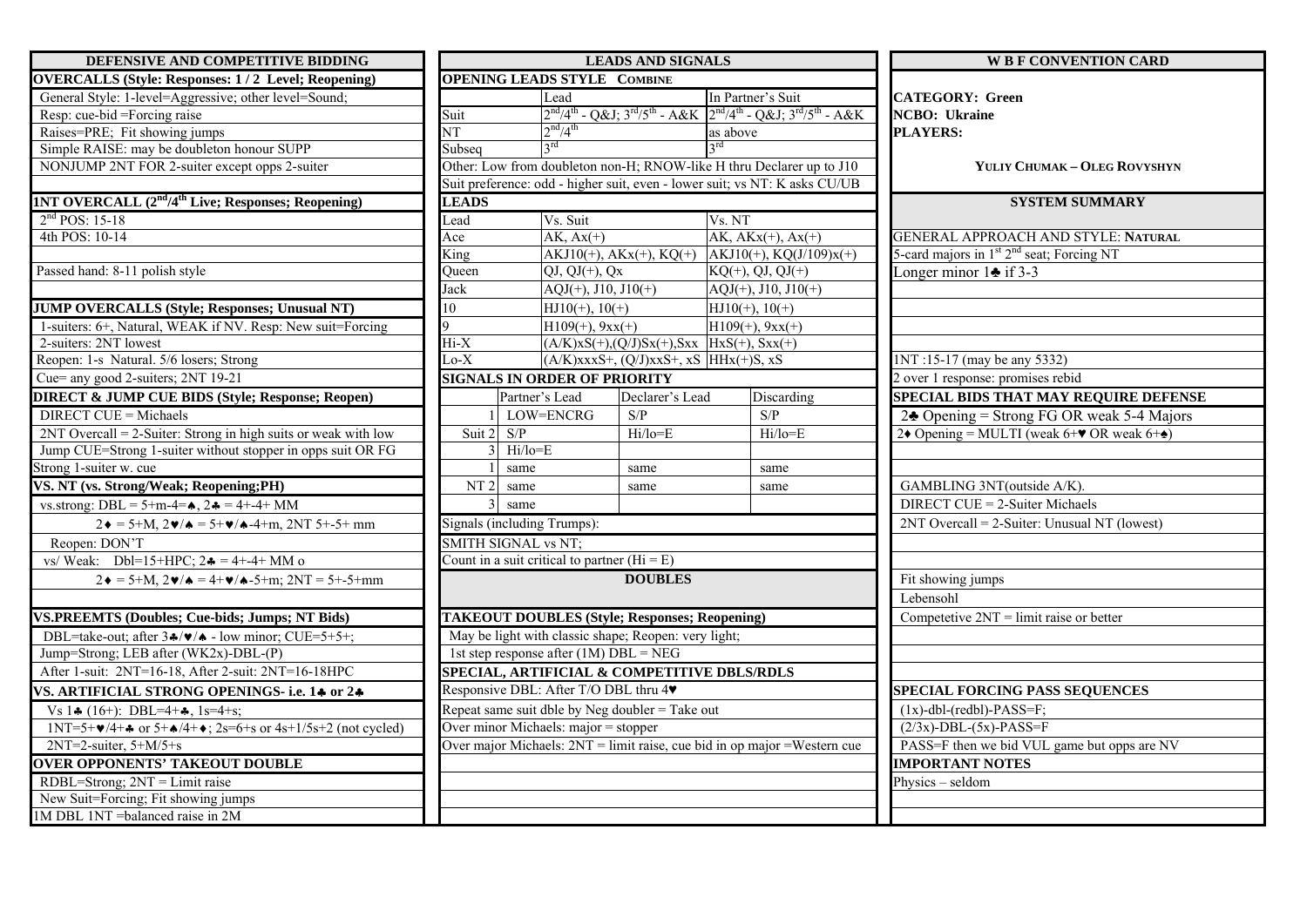|                   |                       | MIN. NO. OF<br>CARDS | NEG.DBL<br>THRU |                                      |                                                                                                                          |                                           |                                                                                   |  |  |  |
|-------------------|-----------------------|----------------------|-----------------|--------------------------------------|--------------------------------------------------------------------------------------------------------------------------|-------------------------------------------|-----------------------------------------------------------------------------------|--|--|--|
| <b>OPENING</b>    | TICK IF<br>ARTIFICIAL |                      |                 | <b>DESCRIPTION</b>                   | <b>RESPONSES</b>                                                                                                         | <b>SUBSEQUENT ACTION</b>                  | <b>MODIFICATIONS OVER</b><br><b>COMPETITION AND WITH</b><br><b>PASSED PARTNER</b> |  |  |  |
| $1 -$             |                       | 3                    | $4\bullet$      | 11-21 HCP                            | 14-may be short in case of weak hand $(0-5)$ [8]                                                                         | 4 <sup>th</sup> suit force: game forcing  | Jump Cue-bid over OC: splinter                                                    |  |  |  |
|                   |                       |                      |                 |                                      | Inverted minors                                                                                                          | Reverse by Opener: Forcing                | Cue-bid over OC: asks for stopper                                                 |  |  |  |
|                   |                       |                      |                 |                                      | <b>Strong Jump Shifts</b>                                                                                                | By responder $=$ game forcing             | Jump shift pre-emptive over OC                                                    |  |  |  |
|                   |                       |                      |                 |                                      |                                                                                                                          | Third suit $= 1$ round force              |                                                                                   |  |  |  |
| $1 \bullet$       |                       | 3                    | $4\bullet$      | 11-21 HCP                            | Inverted minors                                                                                                          | As above                                  | As above                                                                          |  |  |  |
|                   |                       |                      |                 |                                      | <b>Strong Jump Shifts</b>                                                                                                |                                           |                                                                                   |  |  |  |
| $1 \vee$          |                       | 5                    | $4\bullet$      | 11-21 HCP                            | 1NT Forcing; 2 over 1 F1; 2NT Limit Raise[11];                                                                           | $Raises = Limit; Re-raises = Pre-emptive$ | $2\clubsuit$ = drury                                                              |  |  |  |
|                   |                       |                      |                 |                                      | Jump $N.Suit = fit showing + suit;$                                                                                      |                                           |                                                                                   |  |  |  |
|                   |                       |                      |                 |                                      |                                                                                                                          |                                           |                                                                                   |  |  |  |
| $1 \spadesuit$    |                       | $\overline{5}$       | $4\bullet$      | 11-21 HCP                            | As for $1\blacktriangledown$                                                                                             | Similar                                   | $2\clubsuit = \text{drury}$                                                       |  |  |  |
| <b>INT</b>        |                       |                      | $4\bullet$      | 15-17 bal (any 5332)                 | $2*=STAY$ 0+HCP; $2*=JTB$ ; $2*-JTB$ ;                                                                                   | 1Nt-2 $-2$ -2 $-2$ . NF (P/C to 2 $-2$ )  |                                                                                   |  |  |  |
|                   |                       |                      |                 | (m.b. 6m)                            | 4-transfers; 3m=INV; 3M=5(4)+ $\frac{4}{5}(4)+\frac{1}{2}$ /1M                                                           | Note[ $12$ ]                              |                                                                                   |  |  |  |
| $2\bullet$        | Yes                   | $\Omega$             |                 | 5-11, 5-4 Majors (or better)         | $2\bullet$ = relay (waiting) $2\bullet\bullet$ = 4+ NF                                                                   |                                           |                                                                                   |  |  |  |
|                   |                       |                      |                 | Art, Strong (Game Force)             | $2NT = INV \t3m = INV$                                                                                                   |                                           |                                                                                   |  |  |  |
|                   |                       |                      |                 |                                      |                                                                                                                          |                                           |                                                                                   |  |  |  |
| $2\bullet$        | Yes                   | $\Omega$             |                 | MULTI $(5-11, 6+Major)$              | $2NT=R$ ; $3\triangleleft=FG$ fit BOTH; $3\triangleleft=INV M$                                                           |                                           |                                                                                   |  |  |  |
|                   |                       |                      |                 |                                      | $2 \vee \triangle = P/C$                                                                                                 |                                           |                                                                                   |  |  |  |
| $2\bullet$        |                       | $\mathfrak{H}$       |                 | 5-11, $5+$ $\blacktriangleright$ 4+m | $2NT=R$ ; $3\triangleleft=P/C$ ; $3\triangleleft=INV \blacktriangleright \blacktriangleright 3\blacktriangleright=BLOCK$ |                                           |                                                                                   |  |  |  |
|                   |                       |                      |                 |                                      |                                                                                                                          |                                           |                                                                                   |  |  |  |
| $2 \triangleleft$ |                       | 5                    |                 | 5-11, $5+$ $\triangleq$ 4+m          | $2NT=R$ ; $3\triangleleft=P/C$ ; $3\triangleleft=INV \triangleleft3\triangleleft=BLOCAL$                                 |                                           |                                                                                   |  |  |  |
|                   |                       |                      |                 |                                      |                                                                                                                          |                                           |                                                                                   |  |  |  |
| 2NT               |                       |                      |                 | 20-21 balanced (any 5332)            | 34 Puppet stayman 34,39 JTB 34 5-4 minors                                                                                |                                           |                                                                                   |  |  |  |
|                   |                       |                      |                 |                                      |                                                                                                                          |                                           |                                                                                   |  |  |  |
| $3 +$             |                       | $\tau$               |                 | Undisciplined (exc. Vul vs Not)      | new suit=F1                                                                                                              |                                           |                                                                                   |  |  |  |
| $3\bullet$        |                       | $\tau$               |                 | Undisciplined (exc. Vul vs Not)      |                                                                                                                          |                                           |                                                                                   |  |  |  |
| $3\vee$           |                       | 7                    |                 | Undisciplined (exc. Vul vs Not)      | $3\triangle$ - Natural; minors = cue-bid                                                                                 |                                           |                                                                                   |  |  |  |
| 3 <sub>•</sub>    |                       | $\tau$               |                 | Undisciplined (exc. Vul vs Not)      | $4\blacktriangleright$ - Natural; minors = cue-bid                                                                       |                                           |                                                                                   |  |  |  |
| 3NT               |                       |                      |                 | 7 card solid suit, side A/K          | $4 \triangleleft$ =forcing, other P/C                                                                                    |                                           |                                                                                   |  |  |  |
| $4 -$             |                       | $\tau$               |                 |                                      |                                                                                                                          |                                           |                                                                                   |  |  |  |
| $4\bullet$        |                       | $\tau$               |                 |                                      |                                                                                                                          |                                           |                                                                                   |  |  |  |
| $4\bullet$        |                       | 8                    |                 |                                      | New suit $=$ cue-bid                                                                                                     |                                           |                                                                                   |  |  |  |
| $4 \spadesuit$    |                       | 8                    |                 |                                      | New suit $=$ cue-bid                                                                                                     |                                           |                                                                                   |  |  |  |
| 4NT               |                       |                      |                 |                                      |                                                                                                                          |                                           |                                                                                   |  |  |  |
| 54                |                       | $\tau$               |                 |                                      |                                                                                                                          | <b>HIGH LEVEL BIDDING</b>                 |                                                                                   |  |  |  |
| $5*$              |                       | $\tau$               |                 |                                      |                                                                                                                          | Cue-bids – any class, 4NT RKCB 14 03 2-2+ |                                                                                   |  |  |  |
| $5\vee$           |                       | 8                    |                 |                                      |                                                                                                                          | $5NT -$ trump cue or for a suit choosing  |                                                                                   |  |  |  |
| 5 <sub>th</sub>   |                       | 8                    |                 |                                      |                                                                                                                          |                                           |                                                                                   |  |  |  |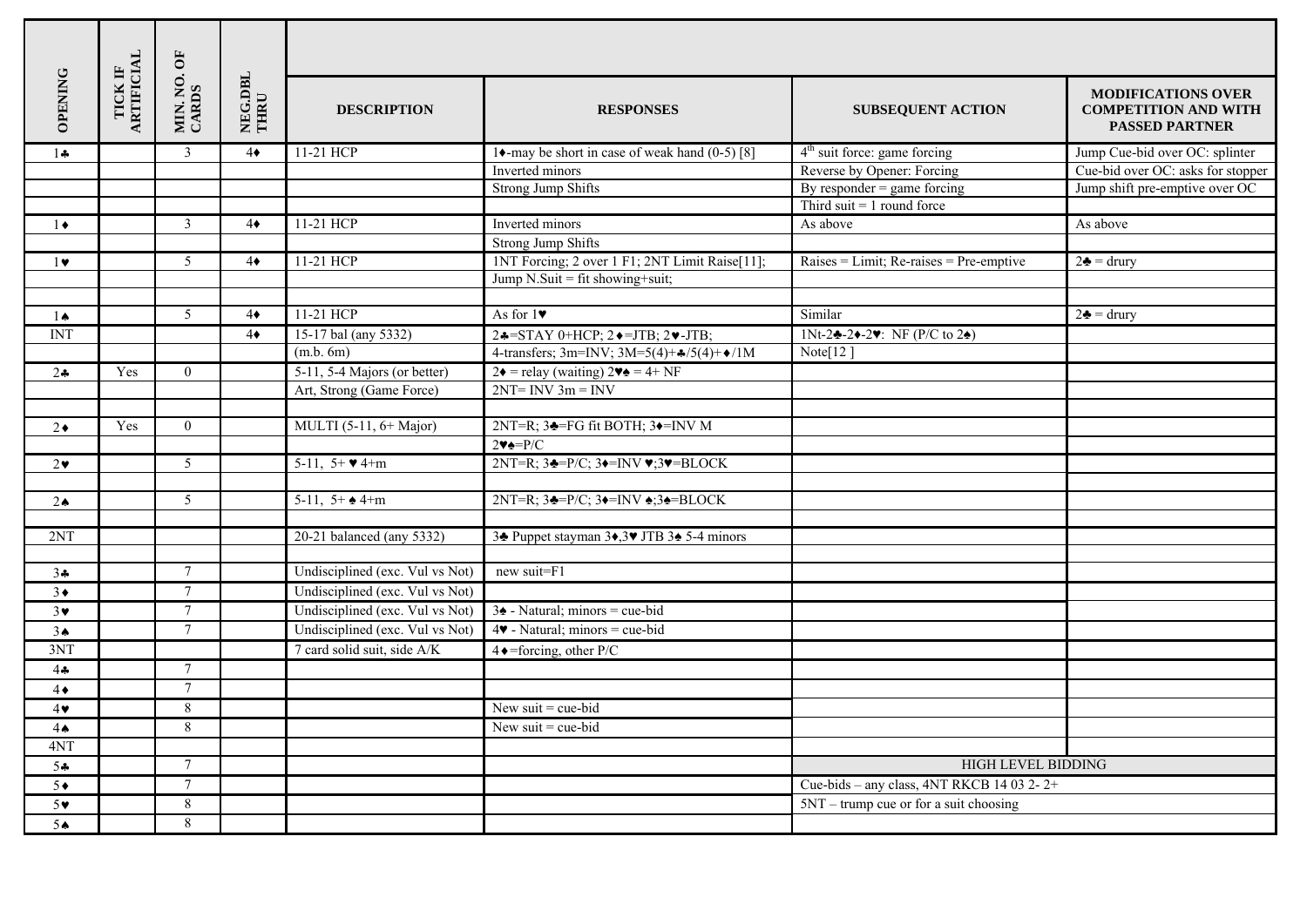Supplementary sheet 1 **Supplementary notes file Rovyshin-Chumak**

**Note:..1**: Two-over-one Responses: 1D-2C and 1M-2x

A 2/1 response is forcing-to-game except where responder rebids his suit simply after opener has not promised extra values.

Thus: 1D-2C; 2D-3D and 1D-2C; 3C are forcing.

**Note:..2**: Jump shifts (JS)

A simple jump-shift response shows an extra value opening bid (16+HCP) with a strong suit (at least 5

cards, 2/3 top honors) and one of three hand-types:

1) long one-suiter

2) good support

3) balanced or near-balanced

**Note:..3**: Opener's Splinter Raise

Opener's rebid 1 level above either a jump shift or a forcing reverse is a game-forcing splinter raise. (1x -1M-4x: show 11-14, 6x4M and singlet in lower suit; 1x-1M-4M:show 11-14, 6+x4M and singlet in higher suit) **Note:..4**: 1m - 2NT:

Opener's 3m is nonforcing, new suits are forcing.

**Note:..5**: Reverses

After a one-level suit response, opener's reverse is forcing and promises a rebid below game. The partnership will reach at least game unless responder's next bid is two of his original suit and the cheaper of a fourth-sui and two notrump (which are initially defined as preludes to a signoff. In the potentially weak sequences opener, if he can't choose a game contract, can force to game artificially by bidding the fourth suit. With less than game-going values, opener can raise responder's rebid suit (suggesting strong two-card support), bid two notrump, or rebid his first suit. Note that when responder has five cards in his major, support for opener's first su and enough strength for game he should show his support on the second round rather than repeat his major. A jump raise or jump preference by responder is descriptive (concentrated strength) rather than fast arrival. Responder's jump in the fourth suit is a splinter raise of opener's second suit.

Opener's reverse after a one-notrump response is forcing. Responder's rebids of two notrump, three of opener's first-bid suit, and three of a suit ranking below opener's original suit are all nonforcing. Thus, responder may have to jump or bid a higher-ranking new suit to create a force. This is no hardship when opener's second bid is below two spades but in cases like one club-one notrump-two spades responder lacks a

cheap forcing bid and may have to improvise with three diamonds or three hearts to avoid going past three notrump.

Responder's reverse is forcing to game unless he has passed originally, in which case it creates a one-round force.

**Note:..6**: 1m - 1M; 1NT - 2om: New minor forcing

Two of the unbid minor is artificial, forcing, and at least game-invitational strength.

Opener's priorities:

1) show three-card fit for responder's original suit,

2) show four-card length in the unbid major,

3) show a minimum with the cheapest other bid,

4) show a maximum descriptively with anything else.

Responder's next bid is forcing unless it is: 2M, 2NT or a raise to three of the major just bid by opener.

1m-1M; 1NT-3om Natural, weak, does not invite correction

Responder's jump rebid in his own suit, jump preference, and jump in hearts after responding one spade are all invitational actions. To force with similar but stronger hands responder starts with two of the unbid minor. **Note:..7**: 1m-1M; 2NT - ?

3C Artificial, opener rebids 3D unless he has 3-card support for responder's major

3D Artificial, shows a fit for opener's minor

1m-1M; 2NT-3C; 3D: responder's bids up to and including three of his original suit are nonforcing

**Note:..8**: 1♣ -1♦: may be short with weak hand

1M 11-17 3+M; 1NT 18-19; 2NT 22-23; Reverse 18+; 3♦/3♥/3♠ 20-23, 4441 (singlet by transfer)

Note: 9: FOURTH SUIT:

A minimum bid of the fourth suit is a strong action but it does not establish a game force unless it is a reverse or comes at the three-level.

When the fourth-suit bid is not a reverse and occurs at the two level, it is forcing for only one round.

If opener continues with two notrump, makes a minimum rebid in his second suit or gives simple two-level preference to responder's first suit responder may pass.

A bid one level above a not-game-forcing fourth-suit bid is natural [at least five-five] and game-forcing, e.g. 1D-1S; 2C - 3H: FG, at least 5S/5H (to invite with the same shape, responder bids the fourth suit cheaply twic 1C-1D; 1H-2S is ARTIFICIAL, 4TH suit

THIRD SUIT: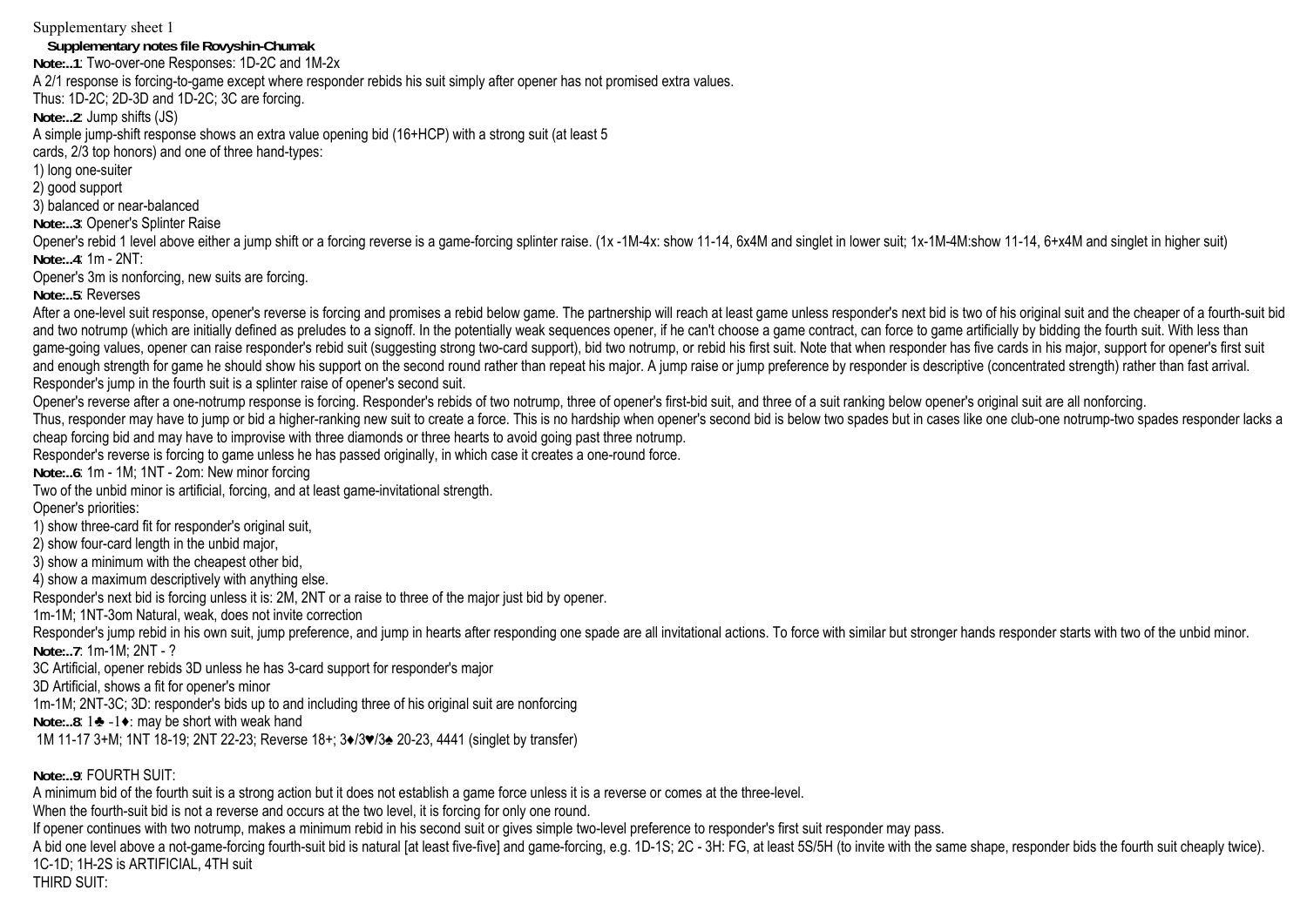After a one-level suit response and opener's simple same-suit rebid, responder's reverse or three-level bid in a new suit establishes a game force.

A new-suit bid at the two level that is not a reverse creates a force for only one round; responder may pass if opener bids his own suit a third time or offers simple preference to responder's first suit. To force with at least five-five, responder jumps to three of his lower-ranking suit. To invite with the same patterns he introduces his second suit at the two level, then repeats it at the three level. Otherwise, a bid one level above a game-forcing third-suit bid is a splinter.

**Note:..10**: 1M-1NT; 2C - ?(1H-1S;2C-?) GAZZILLI

2D ARTIFICIAL, 9+PC

2H 5+card heart suit, 5-8PC

**Note:..11**: Slam-bidding Methods, Key-Card Blackwood (KCB) and related issues:

4NT: (a) If an undiscussed but clearly forcing noncompetitive 4NT bid might logically be interpreted as more than one of these alternatives, the priority order of interpretation

is: (1) ace- or key-card-asking convention,

(2) offer of general slam encouragement,

(3) control-showing bid. (two aces)

(b) If an undiscussed forcing competitive 4NT bid cannot logically be ace- or key-card-asking, it is for general takeout.

In KCB, absent an explicit agreement, the priority order for determining the agreed suit is: the only supported suit; the only shown suit; the most recently shown suit.

When 4NT is KCB, the replies are: 1|4-0|3 [five clubs = 1 or 4 key cards; five diamonds = 0 or 3; five hearts (spades) = 2 without (with) the trump queen].

After a 0|3 or 1|4 reply to KCB, the cheapest forcing bid by the Blackwood bidder is a trump-queen-ask if it is below five of the agreed suit, and the negative reply is a return to the agreed suit.

When 4NT is 6KCB, the replies are similar with trump queen replaced by key queen. 4NT is 6KCB when and only when two suits have been supported.

After a 013 or 114 reply to 6KCB, the cheapest bid by the Blackwood bidder below five of a raised suit is a queen-ask relating to both raised suits, with replies in steps: one step, no queen; two steps, one queen; three or steps, two queens.

When 4NT is Blackwood but is neither KCB or 6KCB, or when a bid other than 4NT asks for aces, the replies are 0|3-1|4 [one step = 0 or 3 aces; two steps = 1 or 4; three steps = 2].

A 5NT bid by the Blackwood (or KCB or 6KCB) bidder confirms partnership possession of all the aces (or of all key cards and the trump queen or key queens or equivalent), invites a grand slam, and asks for specific kings outside the agreed suit (in KCB) or outside the raised suits (in 6KCB).

Voids: A reply to an ace- or key-card-ask above the usual range shows a void:

(a) the cheapest void-showing reply shows 2 [or an EVEN number] aces/key cards plus a void; (b)

a higher action indicates one [or an ODD number] ace[s]/key card[s] plus a void and, when possible, indicates the suit of the void.

Exclusion Blackwood (EB): the replies are in steps similar to KCB, but the replier does not count the ace of an excluded suit. The EB interpretation applies to certain jumps that name an excluded suit, and also when a play makes a slam-try, indicates a short suit, receives no encouragement, and then bids 4NT (in which case the short suit is an excluded suit.

## Interference:

(a) When there is interference after an ace- or key-card-ask, the replies are:

(1) at low enough levels, DOPI (double or redouble=0 or 0|3, pass=1 or 1|4, cheapest bid

 $= 2$  or 2 without the trump queen):

(2) at higher levels, DEPO (double=even, pass=odd).

(b) When there is interference after a Grand-Slam Force, the replies are:

(1) at low enough levels, DOPI (double or redouble substitutes for what would have been the cheapest bid –pass substitutes for what would have been

the second-cheapest bid, the cheapest bid substitutes for what would have been the third-cheapest bid, subject to the logic of auction)

(2) in high enough levels DEPO (double=even, pass=odd)

(c) When an artificial slam-try (such as a control-bid or a splinter) is doubled, the weakest action by

the next player to speak is a return to the agreed suit (or whatever would have been the weakest action without the double).

Kaplan Control Principles: When there is an agreed suit:

(a) After a slam-try by one partner below four of the agreed suit,

 (1) a non-signoff bid or redouble by the other is slam-positive and indicates a specific control;

(2) failure to show a control is slam-negative, but does not deny that control.

(b) After a slam-try by one partner above four of the agreed suit, the other must show any biddable

control below five of the agreed suit (and doing so carries no implication of overall extra values).

Last Train: Any time there is only one call that indicates slam interest or further slam interest without raising the partnership's level of commitment, it is a Last Train slam-try, unrelated to the strain named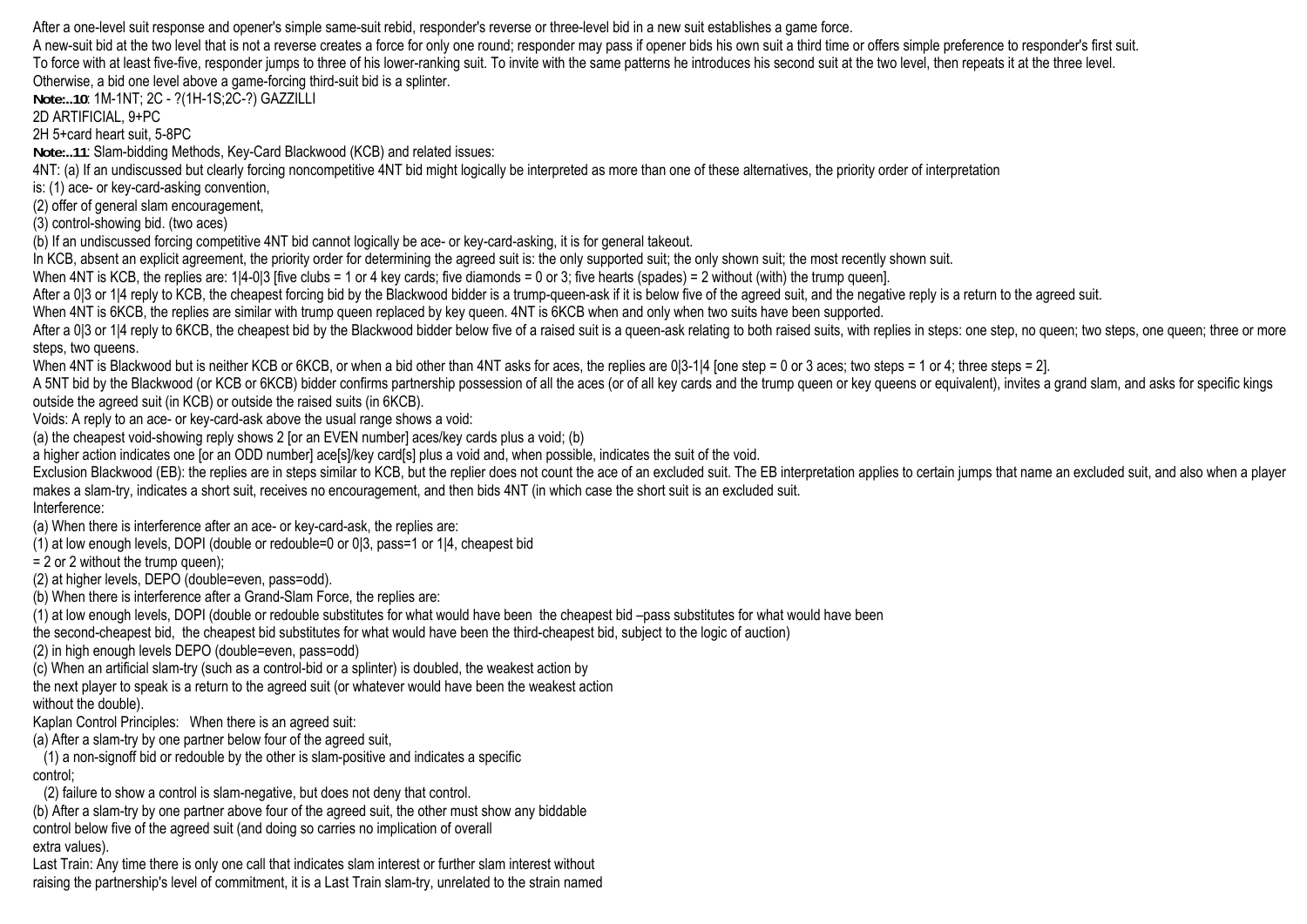(unless followed by an uninvited further action).

Open suit: When one partner has requested that the other bid slam with at least second-round control of a particular suit (the open suit) regardless of the rest of his hand, this scheme is used for replier's actions: with no control in the open suit, pass or return to (usually five of) the agreed suit; with second-round control, bid six of the agreed suit (or 5NT with the guarded king); with first-round control, control-bid in the open suit (or, with first-round or maximum-possible and an as-yetunshown control in another suit, control-bid in that suit).

Slow arrival: Except where there is a specific agreement to the contrary, when there is a choice between two game-forcing bids in a particular strain, BWS uses slow arrival (a jump is

either stronger than a simple bid or it is a picture bid with a specific descriptive meaning).

**Note:..12**: 1M-2NT Continuations 3C – Ask for feature 3D – minimum, balanced hand 3M – Preempt-invite 3OM- maximum, 4-card support (3+ controls) 3NT – maximum, balanced hand 4M – to play 4-card support (0-2 controls) 3D – natural game-try or better 3M – minimum hand 4M – to play **Note:..13**: 1M – Jump Shifts (INV+ fit showing) Lets look on example 1♠ - 3♣: 3♠ min, no H in ♣ 4♠ min, H in ♣ 3NT max, no H in ♣ 4♣ max, H in ♣ New suit (lower  $3\triangleq$ ) – contr INV (values – good hand) New suit (higher 3♠) – Cue, Max, H in ♣ **Note:..14:** Relay schemes in sequence 1NT-2C 1NT-2C-2D-2S – Relay 2NT no 5 card minor 3C Relay 3D 3-3-4-3; 3H 3-2-4-4; 3S 2-3-4-4; 3NT 3-3-3-4 3C 5carder in C 3D Relay 3H 3-2-3-5; 3S 2-3-3-5; 3NT 3-3-2-5 3D 3-3-5-2 3H 3-2-5-3 3S 2-3-5-3 1NT-2C-2H-2NT – Relay 3C 4carder in C 3D Relay 3H 3-4-2-4 3S 2-4-3-4 3D 4carder in D 3H Relay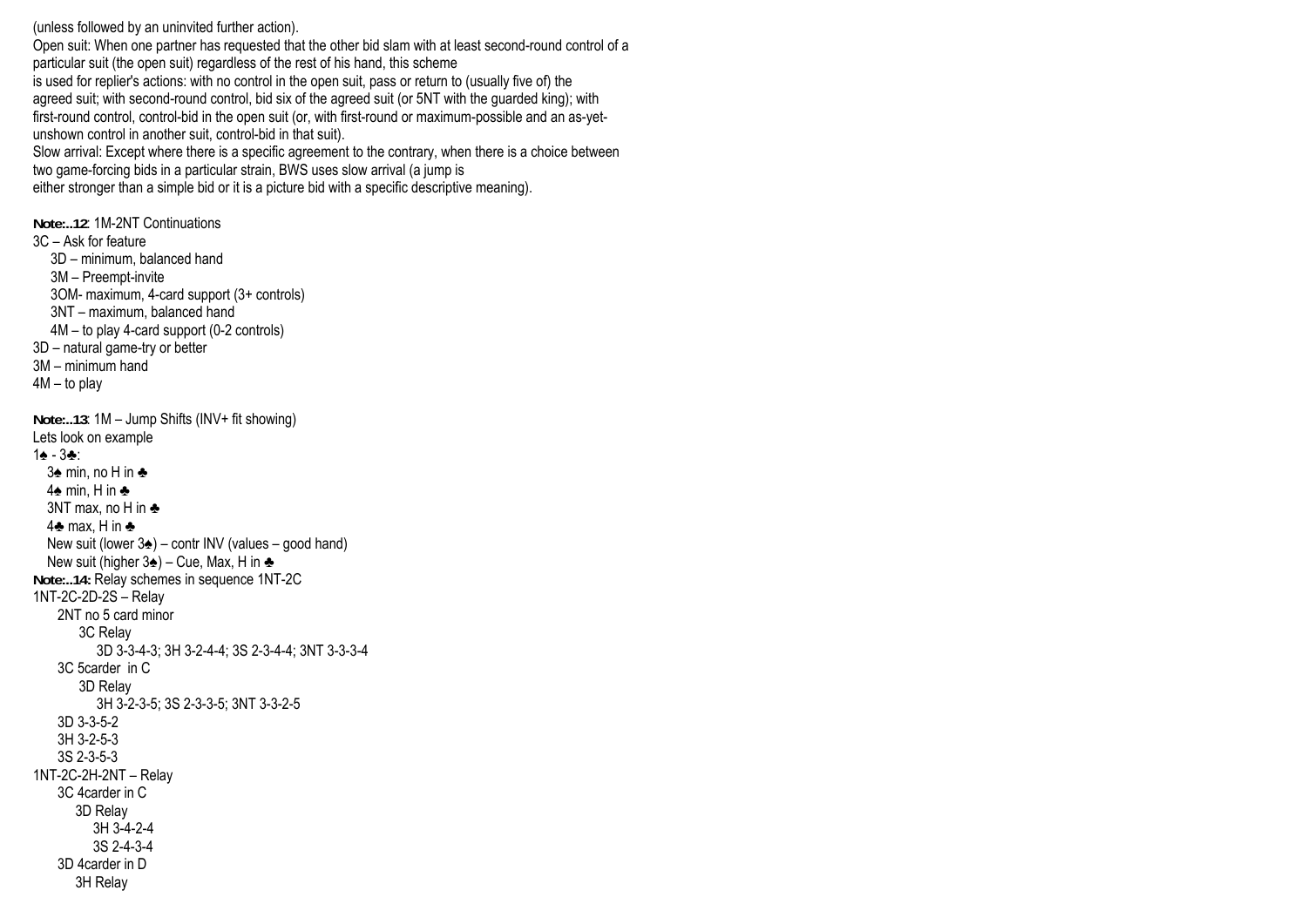3S 2-4-4-3 3N 3-4-4-2 3H 4-4-3-2 3S 4-4-2-3 3N 3-4-3-3 1NT-2C-2S-3C – Relay 3D 4card in D 3H Relay 3S 4-3-4-2 3N 4-2-4-3 3H 4-2-3-4 3S 4-3-2-4 3NT 4-3-3-3 1NT-2C-2NT-3C – Relay 3D 3-5-2-3 3H 3-5-3-2 3S 2-3-5-3 1NT-2C-3C-3D – Relay 3H 5-2-3-3 3S 5-3-3-2 3N 5-3-2-3 After full distribution is shown – responder may: bid sign-off (3N or throughout GAME-STOP  $4D$  – marionette to  $4H$ ) ask for aces RKCB (the lowest step in longest and lowest suit) **Note:..15**: lebensohl agreements  $(2x)$  - Double - (Pass) - ? 2NT : marionette to 3C, then, advancer may (1) pass or bid 3y for lesser hands below opener's suit (2) bid 3x as a major-suit inquiry with a stopper in opener's suit (3) /2H opening: 3S is forcing Non-jump new-suit bid at the three level shows moderate values. /2H opening: 3S is invitational Direct CUE is major-suit inquiry without a stopper. Doubler should not bid notrump without full stopper. **Note:..16**: (WK 2x) - 2NT - (Pass) - ? or (WK 2x) - Pass - (Pass) - 2NT; (Pass)- ? If 2x is a major: all 3-level bids are TRANSFERS (3S=clubs) - transfer into 3x is Stayman. If 2x is a minor: 3C is Stayman (no Smolen); 3D/3H are TRANSFERS; 3S shows the other minor. **Note:..17**: Actions in sandwich position: Over an opposing opening bid and one-over-one response: (a) 1NT, two or more of opener's suit, or two of responder's suit is natural; (b) 2NT shows the unbid suits; (c) three of responder's suit asks for a stopper in that suit (suggesting a solid suit). Over an opposing opening and 1NT response: (a) double is takeout of opener's suit; (b) a two-level cue-bid is similar to that bid directly over the opening bid; (c) 2NT shows the two lowest unbid suits.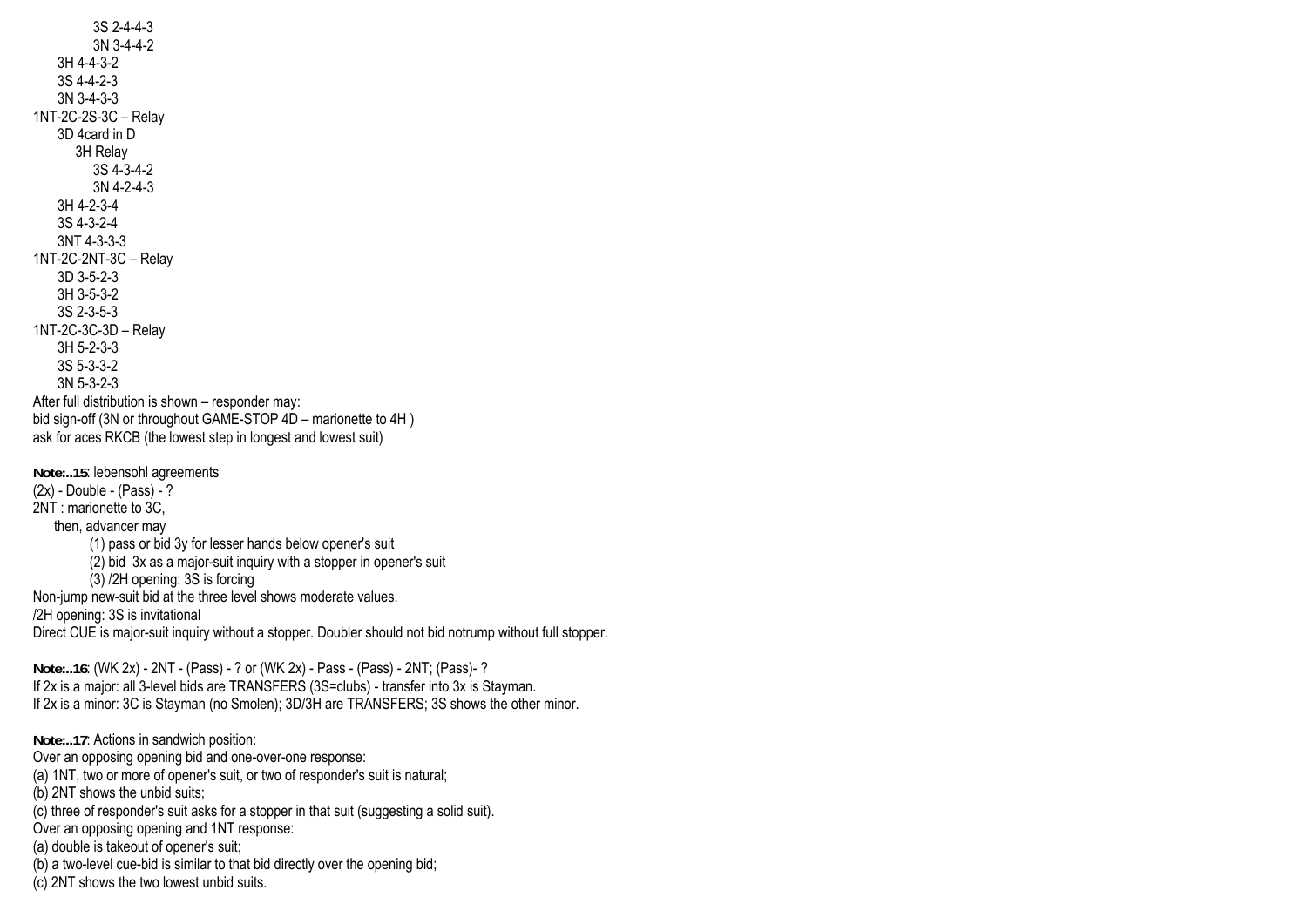Over an opposing opening and two-over-one response: (a) a cue-bid in opener's suit or 2NT is takeout; (b) a cue-bid in responder's suit is natural. Over a raise (1x-Pass-2x): (a) a cue-bid shows majors over a minor, unbid major plus unspecified minor over a major; (b) a jump overcall is pre-emptive or sacrifice-suggestive. In these situations, actions by the sandwich-position intervenor have the same fundamental meanings as if made in direct position over responder's call as an opening bid: (a) pre-emptive opening plus raise; (b) one-bid plus constructive jump-raise; (c) one-bid plus pre-emptive jump-raise. Over opposing artificial raises of a one-bid via a different-suit bid DOUBLE is: game-forcing splinter : Lead/Sacrifice non-game-forcing splinter : Lead/Sacrifice range-showing game-force : Lead/Sacrifice range-showing limit raise : Takeout range-showing weak (i.e., single) raise : Takeout passed-hand fit-showing device : Takeout other, not individually discussed, artificial raise : Lead/Sacrifice After an opposing weak two-bid and (forcing) 2NT response, an action by the sandwiched intervenor is analogous to the same action taken directly over the opening bid. After an opposing pre-empt and a new-suit response (jump or not), a double shows the two unbid suits. After an artificial semi-positive or positive response to a strong, artificial opening, a double shows the suit doubled. After (1NT; strong) - pass - (2C; Stayman) - ?, double shows clubs, strength unspecified. After (1NT; weak) - pass - (2C; Stayman) - ?, double shows general strength. After (1NT) - pass - (2-level TRANSFER) - ?: (a) double shows the suit doubled; (b) a bid of the indicated suit is for takeout of that suit.

**Note:..18**: After Our Takeout Double of a One-Bid

Without competition:

(1)A raise of a one-level advance shows 4-card support and a four-HCP range beginning one ace above a minimum double.

In competition: When (only) the advance is competitive, the minimum strength for the raise is one ace above minimum. When (only) the raise is competitive, the

minimum strength requirement is one queen above a minimum. When both the advance and

 the raise are competitive, the minimum strength requirement is the takeout-double minimum. (2)Doubler's strength-showing cue-bid does not promise another bid if advancer bids no higher than two of his original suit, but the cue-bid promises another bid if advancer bids higher than that (but below game). That cue-bid may be used with four-card support for advancer's major suit in a hand too strong for a direct single raise.

(3)After doubler's strength-showing new-suit bid, advancer may correct without showing any high-card values, but only to the next level of his own suit or to an unbid suit that underranks it, and advancer's simple no-trump bid guarantees a stopper in opener's suit.

Third seat competition:

Over redouble: advancer's actions

(a) a new-suit jump is pre-emptive;

(b) when the suit opened is a major, one no-trump is for escape, and a cue-bid is constructive (forcing for one round).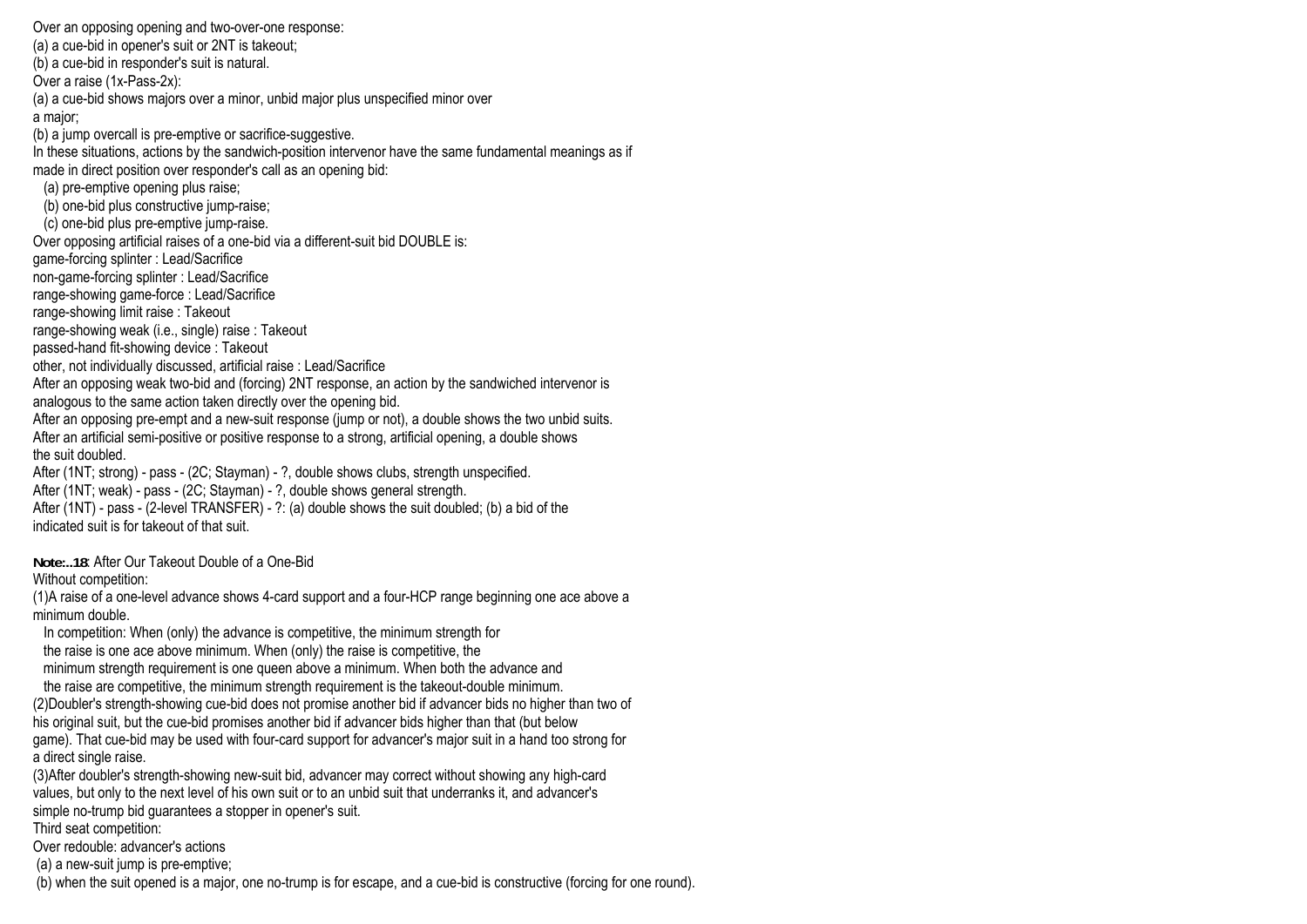Responder's new-suit bid: advancer's actions (a) a double is for penalty; (b) a non-jump cue-bid in opener's suit is natural; (c) a cue-bid in responder's suit is artificial and forcing.

**Note:..19**: Competitive Bidding Methods

A. After Our Pre-empt

Vs DOUBLE: Responder's

 (a) redouble is strength-showing, suggests playing for a penalty, and creates a force to the next level of opener's suit.

(b) new-suit bid below game is forcing, but lead-directional

(c) jump new-suit bid below game is forcing, fit-showing, lead-directional.

Vs overcall: Responder's

(a) simple new-suit bid below game is forcing, suggesting length (can be raised).

(b) jump new-suit bid below game is forcing and fit-showing.

(c) 2NT is forcing and similar to the same bid made noncompetitively.

When responder raises to game, whether competitively or not, and an opponent bids, opener may only double (indicating maximum defensive potential).

When responder raises below game, whether competitively or not, and an opponent overcalls, opener may not bid and there is no special agreement over whether he may double.

## B. After Our 1NT Opening

(a) A double of a natural two- or three-level overcall is negative, of four hearts and higher bid is for penalty. (b) Over a two-level overcall: lebensohl [two notrump is a puppet to three clubs and responder's rebid

below three of overcaller's suit is nonforcing; a direct bid of three of

an underranking suit is forcing applies, with fast denies stopper for cue-bid and three-notrump direct responses versus responder's rebids following a two-notrump response.

An artificial action is treated as though it had been a natural bid in an anchor suit indicated.

(c) A below-game new-suit jump is forcing.

(d) A redouble of an artificial double is strength-showing.

(e) A double of an artificial bid suggests a penalty double of the escape.

(f) After any penalty suggestion: the opening side is forced to 2NT, below-game new-suit

bids are forcing, raises and 2NT are not forcing.

(g) A bid in a suit shown by an artificial defense indicates at least a game-invitation and is forcing to 2NT.

(h) Bids in suits not indicated (although possibly bid) by an artificial action have

the same meaning as if the interference had been a natural bid in an indicated suit. 1NT -(pass) - 2C -(double) - ?:

opener should evaluate his club holding and:

bid if especially weak, pass if average, redouble if especially strong).

1NT -(pass) - Transfer -(double) - ?:

opener should (a) superaccept with any of the same hand that would have been suitable without interference; (b) accept the transfer with at least 3-card support; (c) redouble rather than pass with significant length and strength in the suit responder bid.

C. After Our One-Level-Suit Opening Vs an overcall: (a) a double is negative through four diamonds;